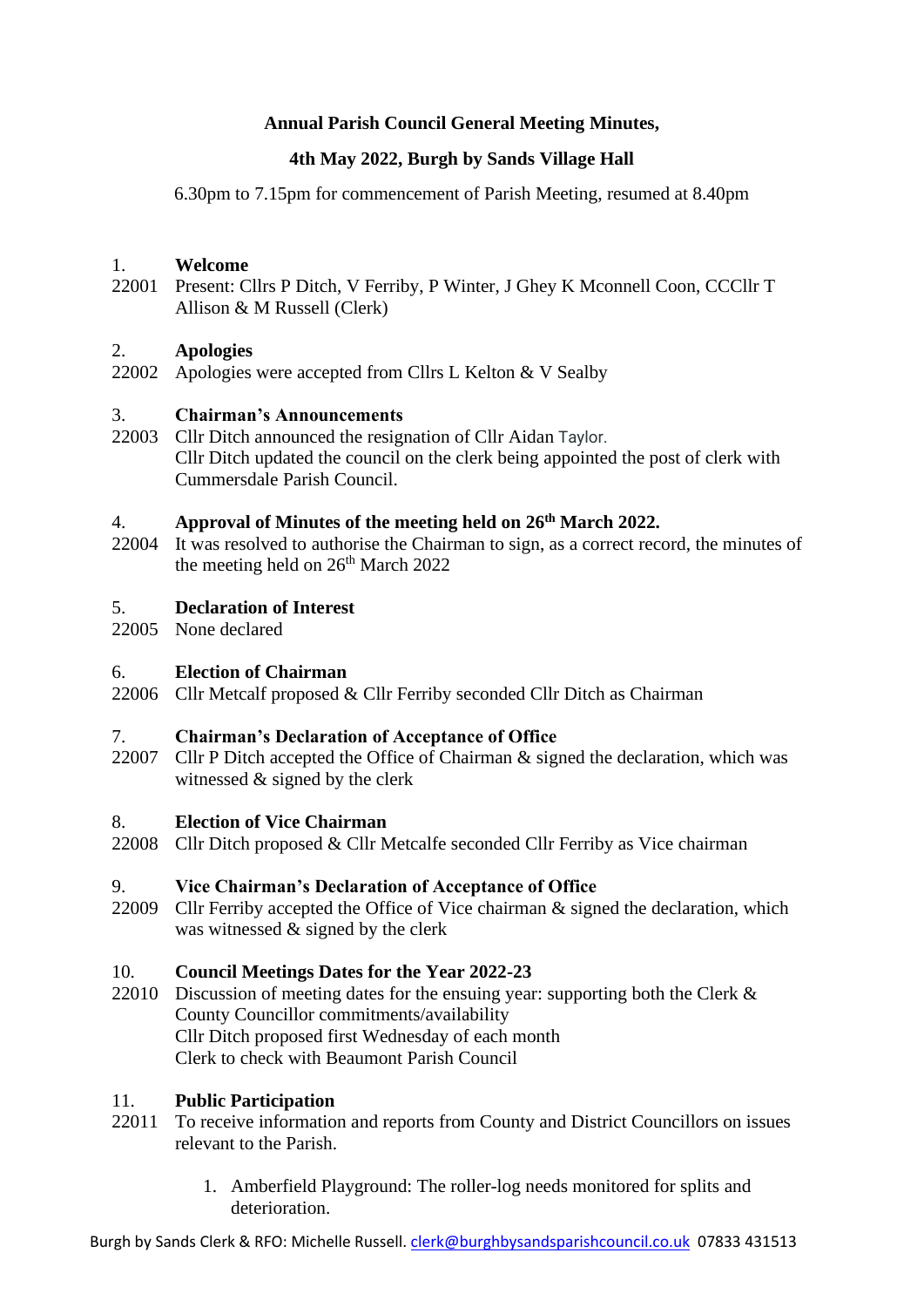Recent report of loose screws had been addressed promptly and replaced with wood fixings.

Any observations of deterioration should be monitored & removal if required.

- 2. Queen's Platinum Jubilee: Cllr T Allison informed the council that there may still be funding available.
- 3. A-board at Brior End: Concerns from residents to councillors of the sign blocking the view of the road. Clerk to contact the Village Hall to inform them of the concern about the location of the board, with the suggestion of moving it further up

### 12. **Review and Adoption of Council Procedures**

22012 (i) Standing Orders (adopted 2021) It was resolved that the Standing Orders were reviewed & accepted (ii) Data Protection Policy (reviewed) It was resolved that the Data Protection Policy was reviewed & accepted

#### 13. **Annual Governance and Accountability Return 2021/22 Form 3**

22013 (i) Approval of Section 1 – Annual Governance Statement 2021/22 (i) Approval of Section 2 – Accounting Statements 2021/22 It was resolved that Section 1 & Section 2 were approved & signed by the Chair  $\&$ Clerk

#### 14. **Beaumont Play Scheme**

22014 Confirmation was received that the Summer Play Scheme is going ahead It was resolved that a payment of £400, as in previous years, would be given to financially support the play scheme

#### 15. **To receive and note the bank balances to April 25th, 2022**

| 22015        | Deposit Account        |                                                                               | £20,210.90<br>(incl. Interest £29.22) |
|--------------|------------------------|-------------------------------------------------------------------------------|---------------------------------------|
|              | <b>Current Account</b> |                                                                               | £22,880.80 *                          |
|              | Total                  |                                                                               | £43,091.70                            |
| 16.<br>22016 |                        | <b>Payment of Accounts</b><br>It was resolved to authorise payment of cheques |                                       |
|              | Cheque                 | Payee                                                                         | Payment                               |
|              | 000317                 | Burgh by Sands Parochial Church Council<br>Grant                              | £265.00                               |
|              | 000318                 | <b>SWARCO Maintenance Fee 2022/23</b>                                         | £872.21                               |
|              | 000319                 | <b>CALC/NALC Subscription Renewal</b>                                         | £270.67                               |
|              | 000320                 | <b>CALC</b> Training                                                          | £20.00                                |
|              | 000321                 | BHIB Insurance renewal 2022 / 2023                                            | £581.49                               |
|              | 000322                 | M. Russell Salary                                                             | £443.40                               |
|              | 000323                 | Ian Rumney Grass Cutting                                                      | £120                                  |
|              | 000324                 | M. Russell/Gifts2ImpressLtd/QPJ medal                                         | £1258.80                              |
|              | 000325                 | <b>Beaumont Parish Council</b>                                                | £400                                  |
|              | 000326                 | Border Group Ltd                                                              | £130.29                               |
|              |                        | Total                                                                         | £4361.86                              |
|              |                        | <i><b>*Total of Current Account</b></i>                                       | £18518.94                             |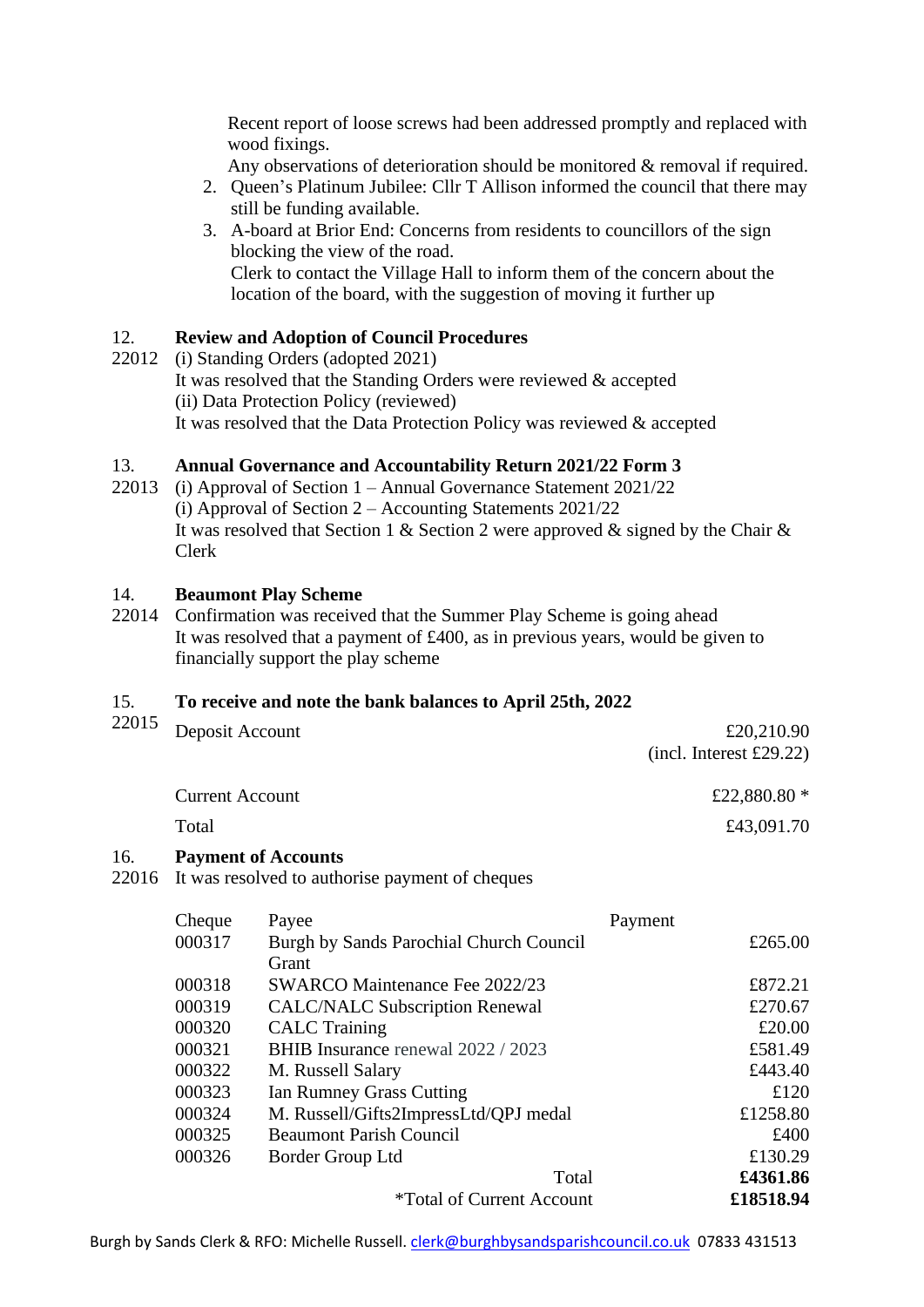HMRC credit £10.40 (running total now £123.72)

### 17. **Banking**

22017 (i) Removal & Replacement of bank Signatory

Cllr Ditch is in process of completing the paperwork to remove & add signatures. (ii) Transfer of funds

Cllr Ditch advised the clerk £10,000 would be an acceptable figure top transfer from the Current to the Deposit account.

It was resolved to transfer £10,000 and relevant paperwork was completed. CCllr A McKerrell joined the meeting.

19:03 The meeting was adjourned for the Annual Parish Meeting 19:30 The meeting was reconvened:

Three members of the public joined the meeting

### 18. **Planning applications to consider, Decisions & Enforcements**

22018

# i **CONSULTATION ON PLANNING SUBMISSION**

**App ref 22/0218** Proposal: Erection Of 5no. Dwellings (Reserved Matters Application Pursuant To Outline Application 19/0517) Location: Land adjacent to Fair Lea, Moorhouse, Carlisle, CA5 6EL Consideration was given to the information and answers that were shared by the members of the public

It was resolved that the Parish Council had no observations

ii **App Ref: 22/0283** Proposal: Variation Of Condition 2 (Approved Documents) Of Previously Approved Application 21/0933 (Erection Of Detached Garden Office With Timber Deck To Front) To Amend The Design & External Materials Location: Fairfield, Moorhouse

It was resolved that the Parish Council had no observations

iii **App Ref: 22/0268** Proposal: Continuation Of Siting Of Replacement Serving Cabin With Function Room Containing Bar, Servery, Sitting Area And Pub Games Area; To Include New W.C., Children's Play Area And Berth For Visiting Motor Home (LBC) Location: Greyhound Inn, Burgh by Sands It was resolved that the Parish Council object to Application ref. 22/0268 for the following reasons:

# **Discussions with Punch Taverns**

Recent discussions between Burgh by Sands Councillor and Punch Taverns (owners of the Greyhound Inn)

The current Leaseholder, who has submitted the planning application) has not sought permission from Punch taverns for the current application, nor did they seek it for the building that has been erected during lockdown 2020/21.

Punch Taverns assure the Parish Council that at no time in the past, nor in the future that they would approve a building as proposed on their land.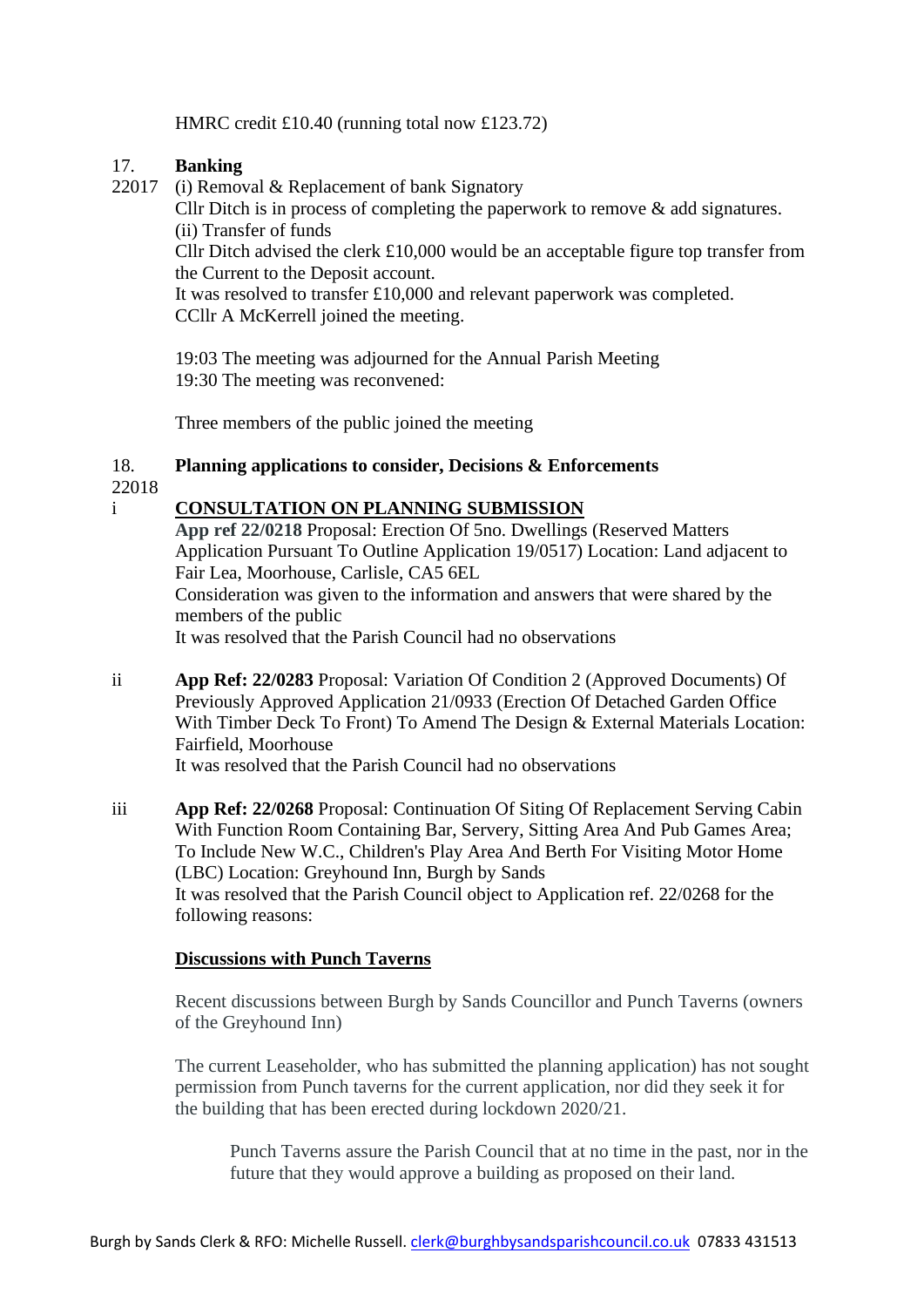Punch Taverns will not consider applying to licence the proposed building for the sale of alcohol.

When the next dilapidations inspection takes place or when the lease is surrendered or comes to an end, Punch Taverns will be instructing the leaseholder to hand over the property as it was at the commencement of the lease. This will entail the demolition and removal of the existing building, which currently has not got planning permission.

# **Concerns**

Burgh by Sands Parish Council recommend that all statutory bodies responsible for planning, licensing etc should review the current provision that has been and continues to operate as a Public House, without appropriate inspections being carried out.

# **Burgh by Sands Parish Design Statement (2003)**

The clear guidance that is outlined in the Design Statement, that was prepared within the context of the Carlisle District Local Plan, highlights the importance of the area as an Area of Outstanding Natural Beauty and part of the Hadrian's Wall World Heritage Site. The original building is Grade 1 listed.

Therefore, guidance and observations should also be sought from Historic England and English Heritage

Since 1978, the area has been considered and classed as a Conservation Area and the current new build has not sought planning permissions that followed **Policy E3/EM10**/ **EM11**

The current structure has an unacceptable adverse impact on the local landscape

The current design structure is not in keeping with the surroundings The current design structure adversely affects the listed building of the public house it adjoins.

There is an unacceptable adverse effect on adjacent properties

# **Application Statements & Plans**

Various statements presented this application are misleading, unclear and inaccurate:

This is not a 'new build', nor an extension. The building has been in full use for over 18 months.

The building is not in-keeping with the pub, or with the village in general, as noted above.

On the plans, cars are shown parked immediately in front of the building, which is currently the existing seating area in front of the building.

The new toilet proposed will be too small for, what is stated, a function room is used for  $50 - 60$  people. The current provision of toilets in the pub [access] across the car park] are only suitable for pub use.

The area marked "servers" is in fact a kitchen, with fryers, pizza oven etc.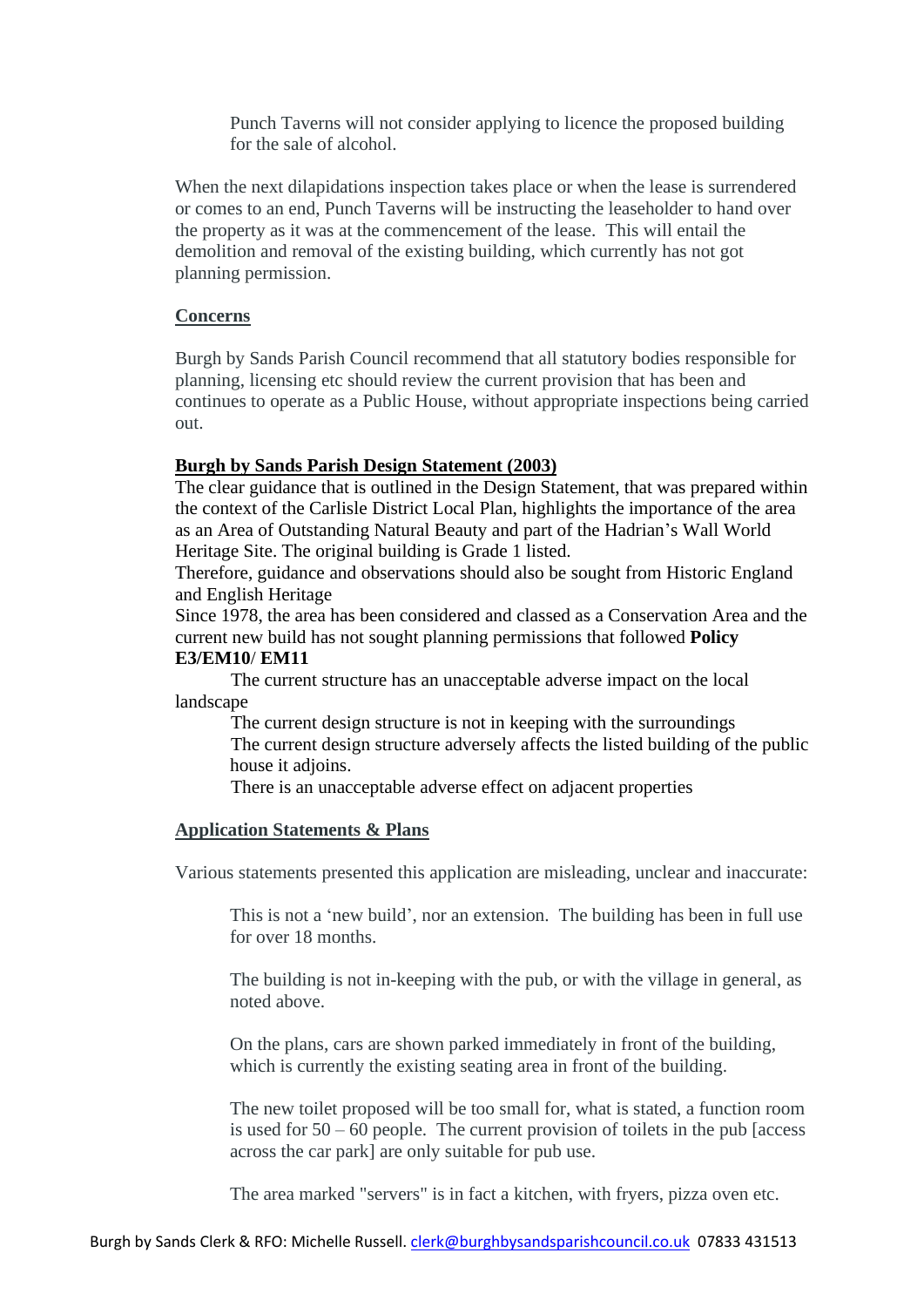The design and current use is concerning as it is not separate from the function room and is overlooked the bar area.

The forementioned serving/bar area is very close to the only entry and exit from the room. Therefore, advice must be sought to ensure this is not a fire hazard.

Only one camping car is specified. Last year, 3 or 4 camping vehicles were parked at the same time, impacting negatively on vehicles parked on the busy, narrow village road that is also used by large farm vehicles.

There is no information to show that the camper vans would have access to basic facilities: Electric point [safety plugs into mains electricity]; Shower & wastewater disposal points; Toilet waste disposal; or Water top-up point. While camping vehicles can be self-sufficient, access to basic facilities should be made available.

The proposed, children's play area would replace the current parking facilities for the public house, which would have a negative impact on the busy, narrow road and access to the nearby houses of residents. There is no information regarding the play area ground covering, installation or maintain equipment.

The current structure, that replaced the carparking, for the public house would also be required to meet legally regulations and licensing covered for music, dancing, eating and sale of beers and alcohol etc.

Burgh by Sands Parish Council and the residents of Burgh by Sands Village were not consulted on the current structure which is raising concerns.

The Parish Council are well aware of the need to maintain a viable and comfortable village pub, both for the locals and the many visitors. However, the present situation has left many local users disturbed about this future development, that has appeared without scrutiny by the planners and other agencies.

CCllr A McKerrel to update Clerk after making enquires with Carlisle City licensing.

iv **App Ref: 22/0266** Proposal: Erection Of 1no. Agricultural Workers Dwelling (Revised Application) Location: Land to the South of Moorpark Farm, Thurstonfield, Carlisle, CA5 6HB It was resolved that the Parish Council had no observations

# v **STATUS OF APPLICATION**

**App Ref: 19/0244** Proposal: Erection Of 14no. Dwellings Location: Land at field 3486, Monkhill Road, Moorhouse, Carlisle: **withdrawn from discussion**

# vi **NOTIFICATION OF DECISION**

**App ref: 22/0162** Proposal: Demoliton Of Existing Rear Extension; Erection Of Single Storey Rear/Side Extension To Provide Kitchen/Dining Area And W.C. Location: The Forge, Moorhouse: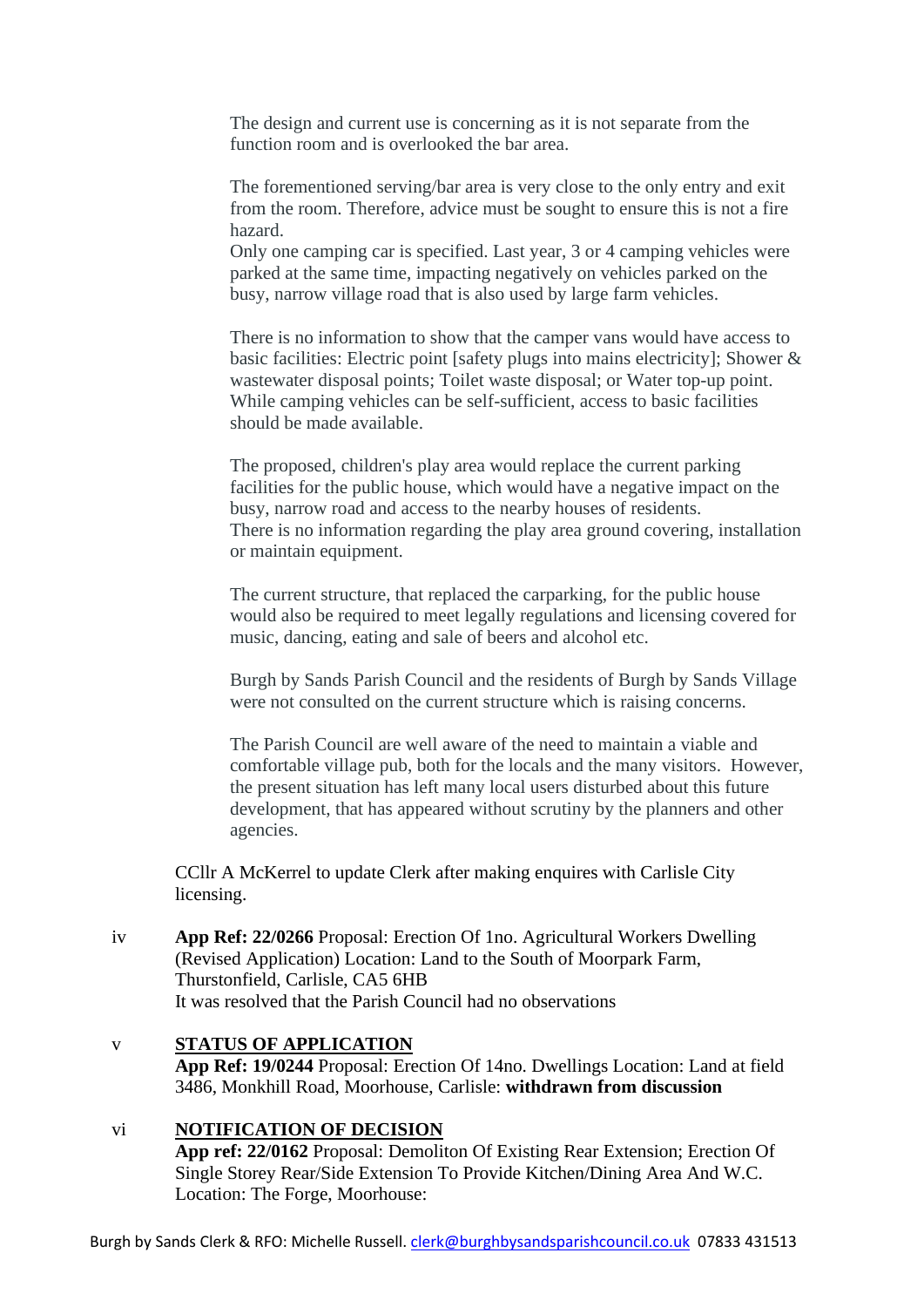The City Council has determined the application as follows:- **Grant Permission**

#### 19. **Schedule of Correspondence, notices and publications**

- 22019 (i) Councillor Vacancy: Following the resignation of Councillor Aidan Taylor, the vacancy has been advertised, notice period will cease on 13<sup>th</sup> May, Previous interested parties to be contacted by the Clerk to enquire if they are still interested in applying.
	- (ii) Fires: Clerk to update noticeboards to ensure public area aware of the direct number for environmental services and also to send Clerk the reference number. Some smoke observed over Easter. Environmental Agency monitoring (6wks)

#### 20. **Bus Route 93/93A**

22020 Correspondence a. Parishioners: Concerns that were emailed were shared about the potential threat of losing the bus service

b. Stagecoach: Nothing has been shared with Parish Council

c. Council: As well as Burgh by Sands, Cllr T Allison is currently working with other parishes where bus services are potentially been cut. His advice has been helpful & reassuring

The Scheduled Bus Services Officer, from Transport Services is keeping the Council up to date. Due to a software delay, the current provider, Stagecoach is operating until  $18<sup>th</sup>$  June 2022 & enquiries will be made with other providers.

d. Other: Other Parishes & Community groups correspondence had been shared with their concerns and possible ideas to facilitate a bus service for the wider area, including Burgh by Sands.

### 21. **Queen's Platinum Jubilee**

22021 (i) Request from Jubilee Collaborative Group (JCG) for age limit of awarding souvenir to be increased to 12yrs

It was resolved to keep the eligibility for children from birth - primary school age.

- (ii) Awarding the souvenirs in school: The JCG had suggested Cllr Ditch to present the coins, Cllr Ditch accepted and a date for presentation will be arranged.
- (iii) Distribution souvenirs to applicants not attending school: The JCG suggested picking up from event. Cllr Ditch is happy to be available on the Saturday to hand out souvenirs.
- (iv) Grant Decision unsuccessful application to National lottery. Clerk to enquire if City & County have funds available
- (v) Consideration of Marquee contribution/purchase, storage & usage. Clarification if marquees that were the property of the Parish Council are still stored in School (possibly 4)
- (vi) Information & quote shared on costs to organise road closure: £300-500
- (vii)A Parish Council Grant of £500 was proposed (for non profit organisations within the village to support the costs of the jubilee celebrations. It was resolved that the grant offered would be up to £1000. Clerk to print the Parish